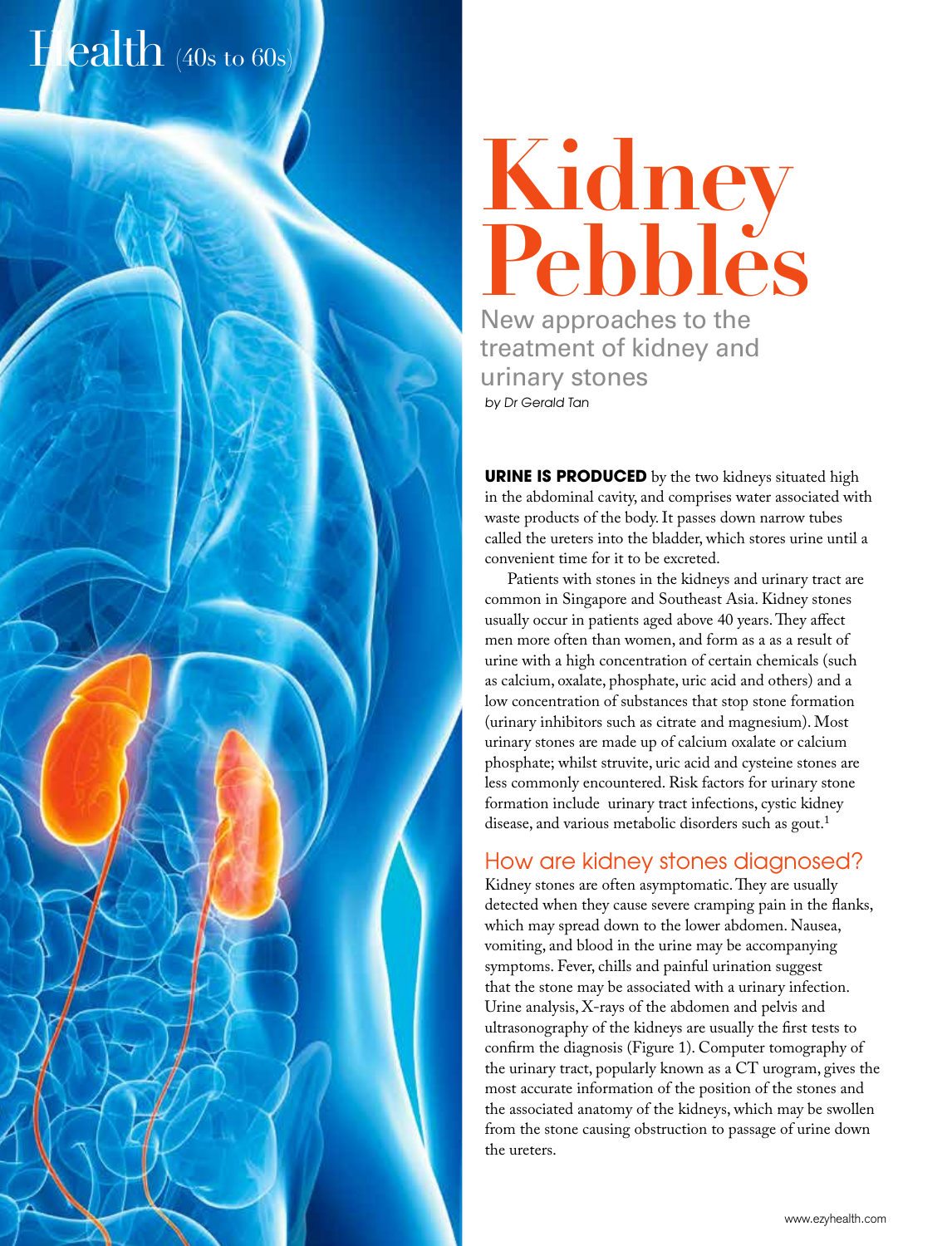

 Figure 1. Abdominal X-rays showing (a) stone in the left upper ureter; (b) staghorn stones in both kidneys

## available for urinary stones?

Most urinary stones are small (less than 5mm), and will pass out of the body spontaneously without need for surgery. For larger or impacted stones, treatment objectives are to eradicate the stone and relieve obstruction

to promote recovery of kidney function. In recent years, new approaches and technologies have been developed to eradicate such stones.

#### **Medical Expulsive Treatment of Ureteric Stones**

In the past decade, medical expulsive therapy (MET) for ureteric stones has become increasingly popular. Various medications, such as calcium channel blockers (nifedipine and verapamil), α-blockers (tamsulosin, alfuzosin, doxazosin, and terazosin), and corticosteroids have been investigated. Based on several published metaanalyses, tamsulosin appears to be the most effective in facilitating spontaneous stone expulsion. It is suitable as first-line treatment in

What treatments are  $\frac{1}{10}$   $\mu$   $\mu$   $\mu$  are not causing upper patients with ureteric stones less than What treatments are  $10<sub>mm</sub>$ , which are not causing upper tract obstruction or significant distress. Failure of stones to pass out after four to six weeks of medical treatment will necessitate intervention to remove these stones.1-3

#### **Extracorporeal Shock Wave Lithotripsy**

Most urinary stones are small (less than 5mm), and will pass out of the body spontaneously without need for surgery. For larger or impacted stones, treatment objectives are to eradicate the stone and relieve obstruction to promote recovery of kidney function.

Extracorporeal Shock Wave Lithotripsy (ESWL) is a popular treatment for stones less than 2cm in size in the kidneys and upper ureter. It is performed as an outpatient procedure, and involves the patient lying on a specially constructed

treatment platform. Shock waves of varying intensities are created outside the body and transmitted through the skin and body tissues to converge on these stones. The stones are then shattered into smaller particles that pass easily through the urinary tract in the urine (Figure 2). Recovery time is relatively short, and most people can resume normal activities in a few days. Side effects of ESWL treatment include bruising and pain around the treated kidney, downstream blockage of stone fragments in the lower ureter, and incomplete stone clearance requiring multiple treatment sessions.

#### **Ureterorenoscopy**

For stones in the lower ureter less than 2cm, specially constructed small-calibre endoscopes are passed up the ureter to the stone's location with the aid of guide-wires under X-ray guidance. The stones may then be shattered using a Holmium laser probe under direct vision, and the fragments retrieved out of the ureter using special stone baskets. If the ureter or kidney is swollen from stone obstruction, a temporary plastic stent is left in the ureter to facilitate healing, and is subsequently removed using a cystoscope four to six weeks after the initial procedure. Ureterorenoscopy (URS) is usually performed as an outpatient procedure under general



Figure 2. Extracorporeal shockwave lithotripsy, in which shockwaves are focused onto kidney stones to cause fragmentation